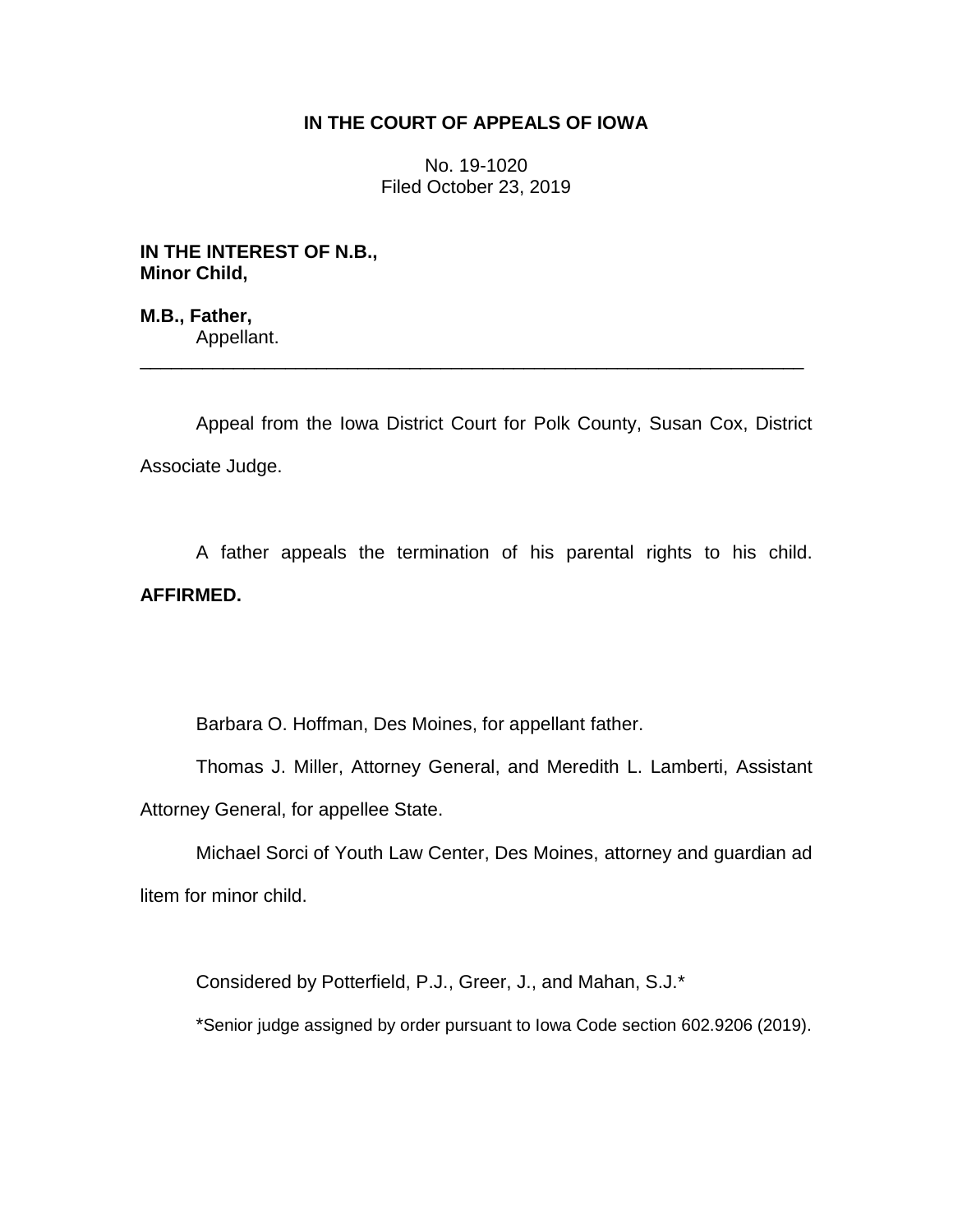#### **MAHAN, Senior Judge.**

 $\overline{a}$ 

A father appeals the termination of his parental rights to his child, born in 2006.<sup>1</sup> He challenges the sufficiency of the evidence supporting the statutory grounds for termination and contends the juvenile court should have applied the statutory exception under Iowa Code section 232.116(3)(a) (2019) to preclude termination. We affirm.

#### *I***.** *Background Facts and Proceedings*

This family came to the attention of the department of human services in February 2018, following the child's 911 call reporting domestic violence by the father toward the mother as the child was hiding in a closet. The mother suffered dislocated ribs during the incident. The father was arrested. He denied the argument was physical; however, he subsequently pled guilty to domestic abuse assault causing bodily injury and was sentenced to probation. $2$  A no-contact order was issued prohibiting the father from having contact with the mother. Another nocontact order was subsequently issued naming the child as a protected party. The father has not lived in the mother's home since the incident.

The parents have a history of domestic violence, and the mother and her three children previously spent several months living in a domestic violence shelter.<sup>3</sup> The father has a lengthy record of criminal convictions for violent and substance-related offenses. Prior to the incident, the father was using methamphetamine and drinking heavily on a daily basis. The father said he used

 $1$  The child is placed with the mother; her parental rights were not terminated.

 $2$  The father also pled guilty to a charge of child endangerment stemming from the incident.

 $3$  The father is not the biological parent of N.B.'s two older half-siblings. Those children are not part of these proceedings.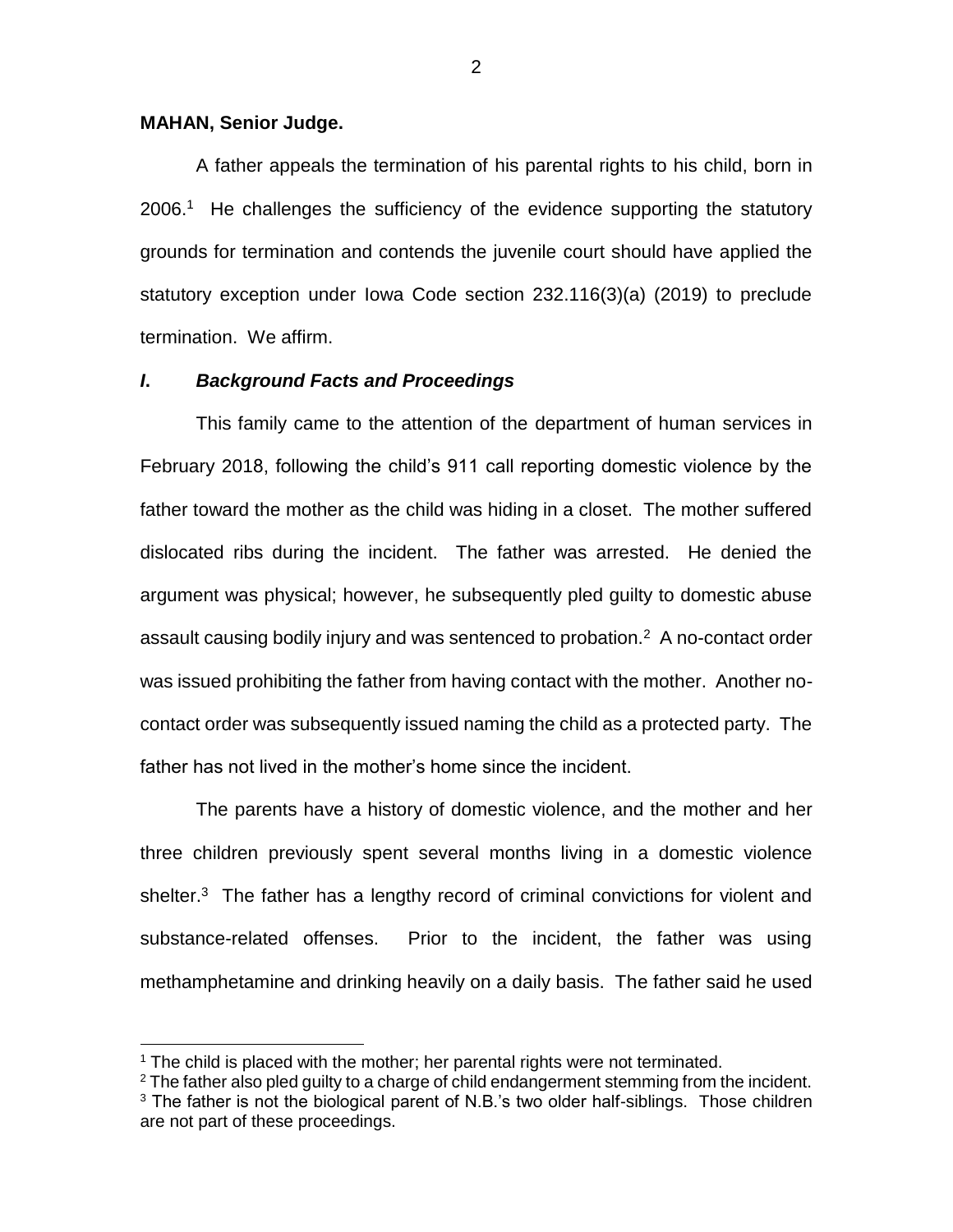methamphetamine "a couple months back," but he refused to cooperate with a drug screen. He was not taking his prescribed mental-health medications. In April 2018, the father was hospitalized for mental-health reasons.

The child was adjudicated to be in need of assistance. The father received an array of rehabilitative services, but he did not follow through consistently with mental-health treatment, substance-abuse treatment, or drug testing, and he tested positive for methamphetamine and used alcohol while on probation. In September 2018, he pled guilty to assault on a police officer. The father stipulated to violating his probation, his probation was revoked, and he was sentenced to prison.

The State filed a petition to terminate the father's parental rights in April 2019. The termination hearing was held in May. The record before the juvenile court indicated the child had seen the father several times since his arrest in February 2018, and he "might be released [from prison] as early as late July [2019]." The department and guardian ad litem recommended termination of the father's parental rights.

Following the termination hearing, the court entered its order terminating the father's parental rights pursuant to Iowa Code section 232.116(1)(f). The father appeals.

### *II***.** *Standard of Review*

Appellate review of termination-of-parental-rights proceedings is de novo. *In re L*.*T*., 924 N.W.2d 521, 526 (Iowa 2019). Our primary consideration is the best interests of the child, *In re J*.*E*., 723 N.W.2d 793, 798 (Iowa 2006), the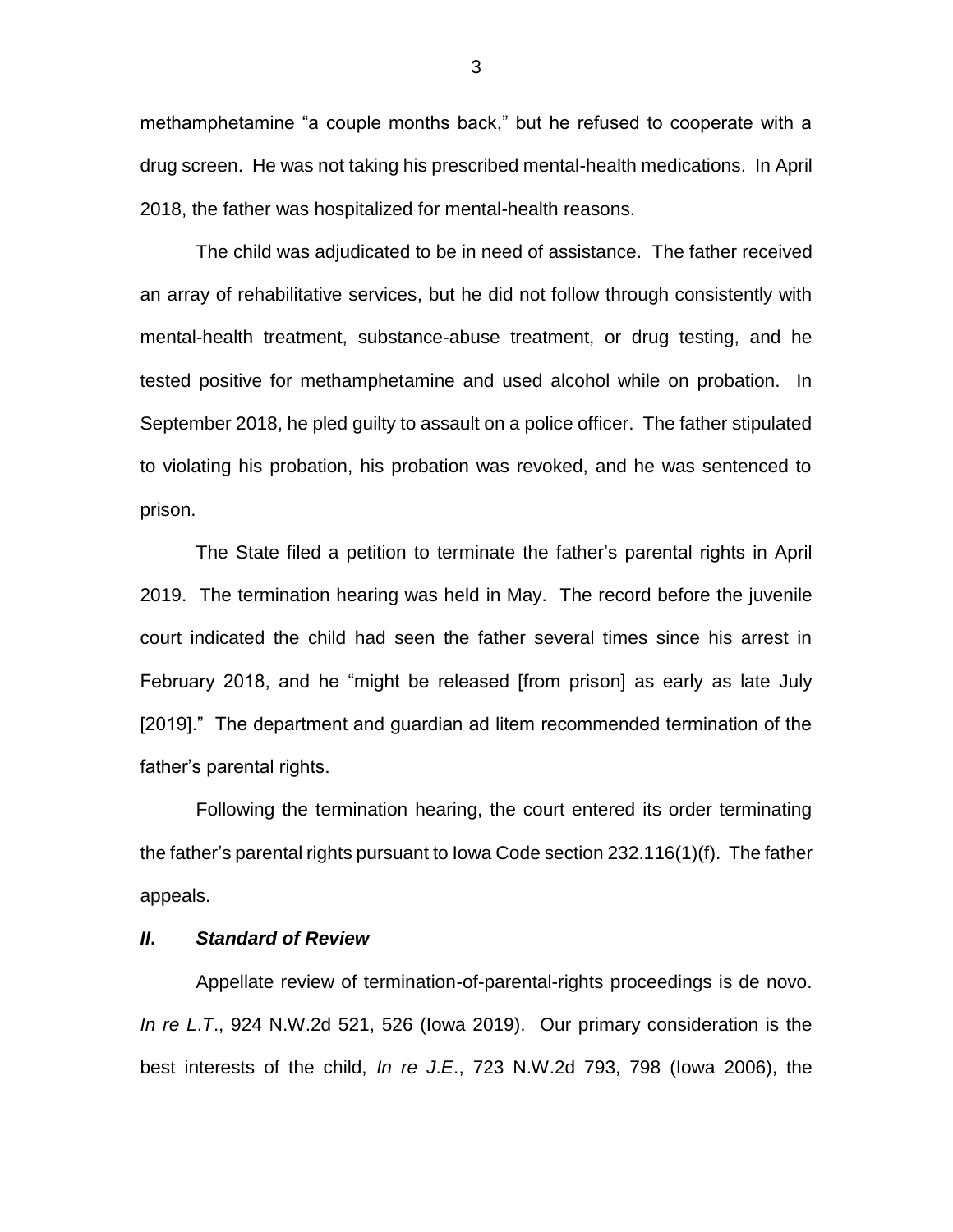defining elements of which are the child's safety and need for a permanent home. *In re H*.*S*., 805 N.W.2d 737, 748 (Iowa 2011).

#### *III***.** *Discussion*

 $\overline{a}$ 

The father challenges the sufficiency of the evidence supporting the grounds for termination cited by the juvenile court. Specifically, he contends the State failed to prove the child cannot be returned to his custody, one of several elements required by Iowa Code section 232.116(1)(f). According to the father, he would "very likely" be released from prison "by October 2019" and he "had asked for a six-month extension at the permanency hearing and again at the termination hearing."

Our de novo review of the record reveals the father's lack of accountability with regard to every ground precipitating these proceedings. The child called 911 to report the father abusing the mother; the father said the child "was coached" by the mother to call 911. The father had not taken domestic violence classes because, in his words: "I've never had a domestic abuse"; "I've never assaulted [the mother]."

The father testified he "was not sound minded" when he entered his guilty pleas<sup>4</sup> but he was "in sound mind now." Yet the father refused to sign releases to allow the department access to information about his mental-health treatment or medications.

<sup>&</sup>lt;sup>4</sup> When asked if he recalled writing and signing documents setting forth the factual bases for his guilty pleas to domestic abuse assault causing bodily injury ("I assaulted [the mother], and she is the mother of my child.") and child endangerment ("My child was present when I assaulted her mother . . . ."), the father testified, "No, never. No, I don't. I would never sign that. And if it is, it's a lie. . . . I didn't write that statement."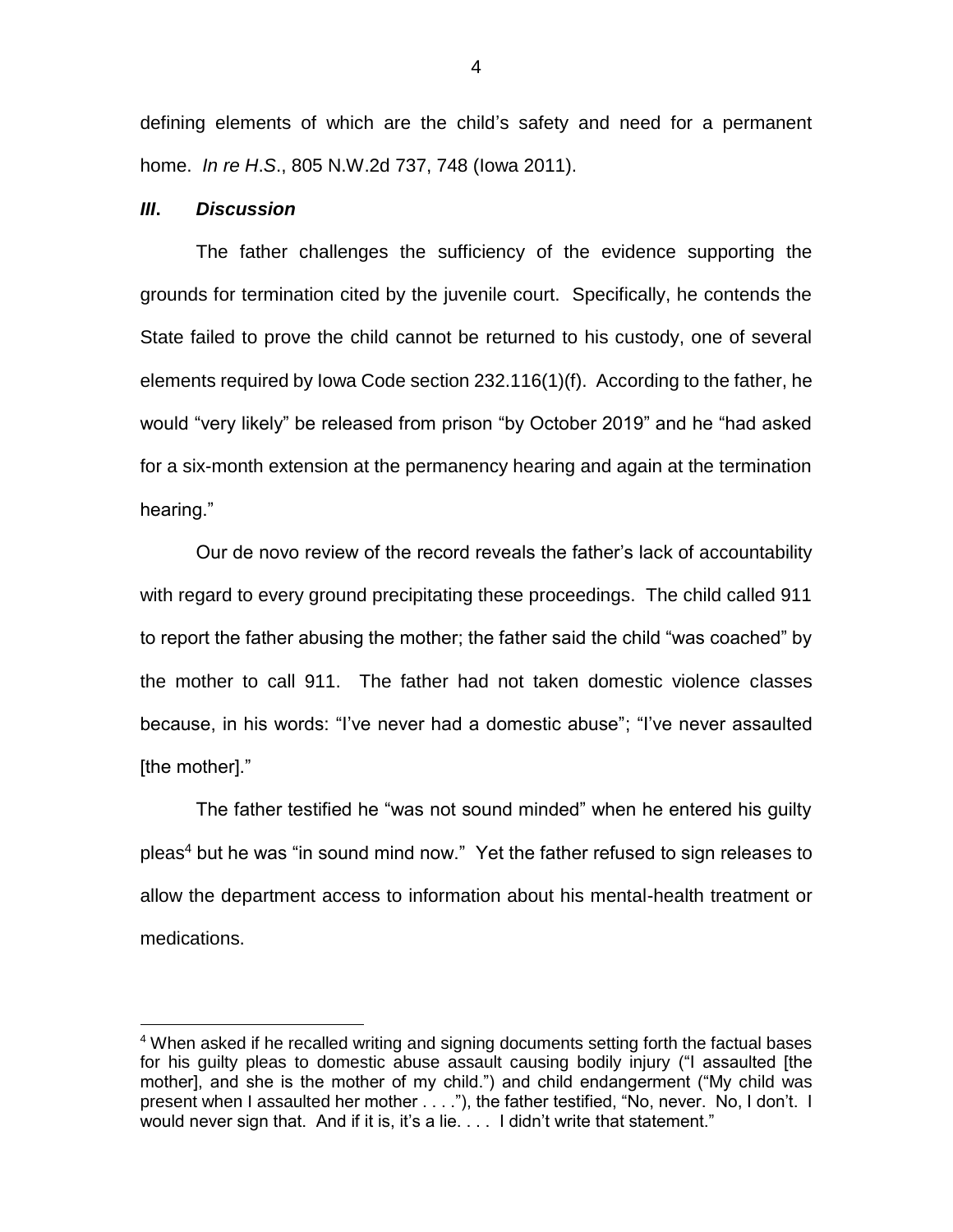The father denied using methamphetamine during this case despite several admissions he had,<sup>5</sup> and he challenged his positive urinalysis test result. The father testified, "I never admitted to using methamphetamine because I wasn't using methamphetamine."

A member of the father's family testified to being in the home during an incident when the father punched a wall. The family member further acknowledged the father was "violent" when he used methamphetamine, which was a "pretty scary" situation for a child N.B.'s age. The juvenile court noted in its ruling:

During the father's testimony, he was repeatedly inappropriate and combative. His demeanor was violent and aggressive. The Court repeatedly reminded him re: basic rules of the court room such as not cursing and to answer questions. The Court notes he exhibited this same demeanor and conduct at the permanency hearing—while [the child] was in the courtroom. The father is unable and/or unwilling to control himself.

The child indicated she did not have any interest in having contact with the father and she was concerned for her safety upon his release from prison. We conclude the evidence supports termination of the father's parental rights pursuant to Iowa

Code section 232.116(1)(f).

 $\overline{a}$ 

The father contends the juvenile court should have applied the statutory

exception under section 232.116(3)(a) for when a relative has legal custody of the

child to preclude termination. The court found:

There are no compelling reasons to maintain the parent-child relationship and no exceptions to termination being in the best

 $5$  When asked if he recalled admitting to using methamphetamine, the father stated: No. Nope, I never did, and that's another thing that's—I'm taking that—I've never dropped dirty. Never had—never had a UA to drop dirty. They said I had meth in my system. That was falsified that right there in the documents. I'm taking that back to court too because I was not using methamphetamine. I never used methamphetamine until years prior to this.